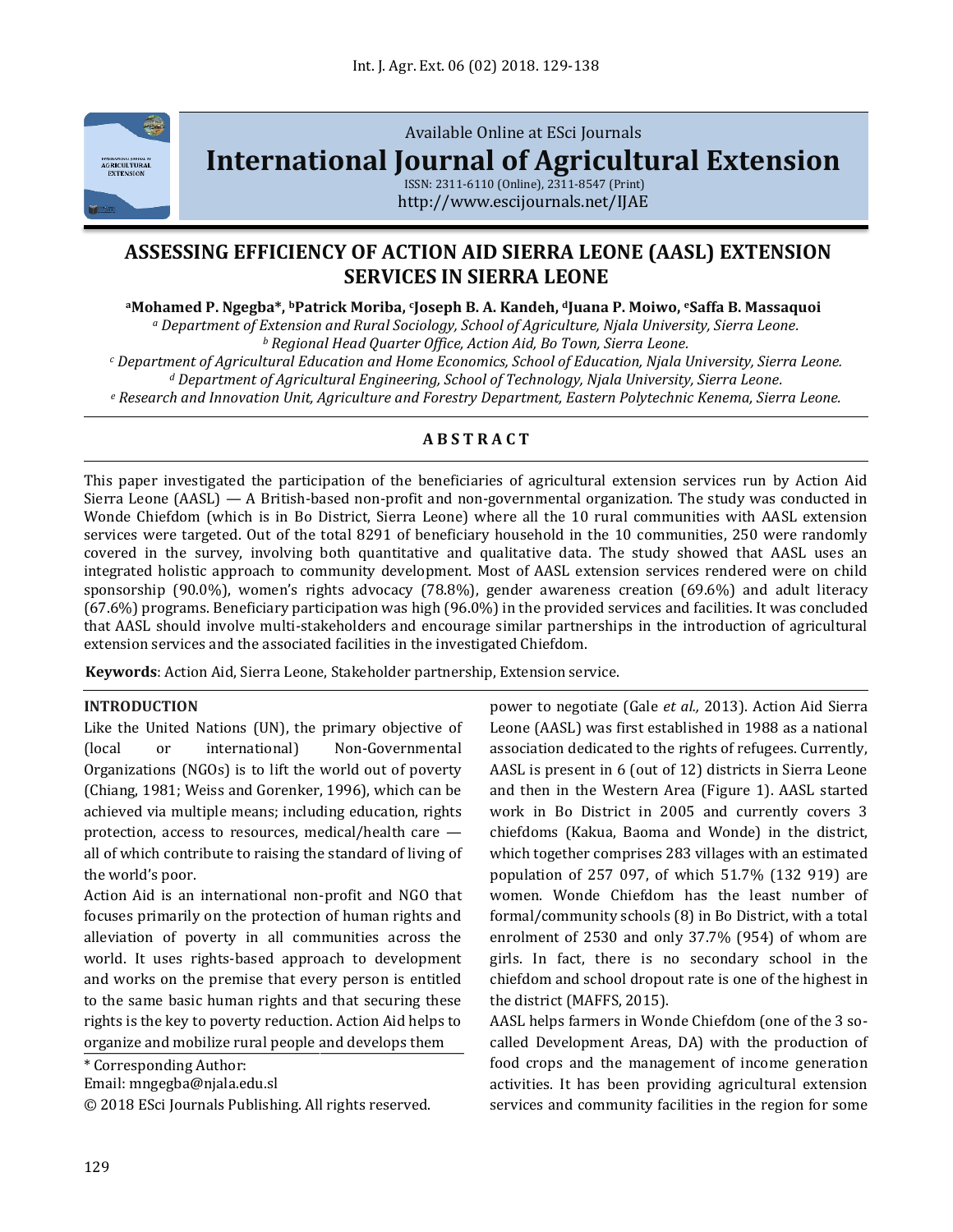11 years now. This is long enough period to have a development footprint such as improved standard of living and food security in beneficiary households or communities. However, observations suggest that most of the inhabitants of the chiefdom still struggle for balanced daily meal. The farmers have never shifted from small farm sizes and saved farm products are not enough for the year. There is no access to regular markets in the neighbourhood and farmers therefore travel several kilometres to the nearest weekly markets to sell farm produce or buy basic household needs. Even at the markets, most farm commodities are credited to wholesalers who delay payments by several weeks.

Though, Action Aid services and facilities are intended to improve the socio-economic status of farmers and other inhabitants of Wonde Chiefdom, this enhancement is yet to be achieved. Most homes do not have improved toilet facilities and the farmers still use the same crude farming tools. In fact, some communities still lack basic education facilities, implying that children have to walk kilometers away to attend the nearest school. Some of the inhabitants are not even aware of the services and facilities provided by Action Aid in the chiefdom (MAFFS, 2015). Thus, it is legitimate to wonder about: a) what services and facilities Action Aid actually provides in Wonde Chiefdom; b) what level of efficacy are the services and facilities provided; and c) what is the level of involvement of the beneficiaries in the services and facilities introduced in the chiefdom? These questions are essential because people's involvement in their own development programs is a more viable and sustainable approach to project implementation (Christoplos, 2010). Popular participation in development programs creates a feeling of belongingness and ownership, encouraging beneficiaries to contribute their own resources for successful development operations. It gives a grassroots face to development projects, making such projects appear more bottom-up and sustainable in nature than otherwise.

Most field workers in AASL extension services, especially the village-level extension agents, are contracted from the Ministry of Agriculture, Forestry and Food Security (MAFFS). In most cases, these field workers are nonresidents of the communities they serve, and they only visit the communities once in a fortnight (MAFFS, 2015). Furthermore, any contacts with the field-level extension agents are impossible outside the time of community visits. However, to build a true culture of sustainable

development, rural people should be in constant interaction with extension agents. These contacts can serve a forum for new learning experiences that supplement formal education towards strategic capacity building. Farming is a time-bound activity where every input must be timely for maximum output. For successful community development programs, extension agents should be available at the times when technical advice on farm operations is needed. Not only do farmers in Wonde Chiefdom lack ready access to extension agents, but there is also no record on extension services, facilities and beneficiary participation in Action Aid activities in the area.

Thus, this study investigated the cause of the discrepancy between AASL agricultural extension services/facilities (development input) and the standard of living of beneficiary communities (development output) in Wonde Chiefdom. To achieve this main objective, the study emphasized to;

- Identify the resources (services and facilities) provided by AASL and the beneficiary communities in Wonde Chiefdom
- Determine perceived degree of usefulness, utilization and efficacy of AASL resources in beneficiary communities in Wonde Chiefdom
- Assess the level of participation of beneficiary communities in the development and implementation of AASL development packages in Wonde Chiefdom.

While the founding objectives of most NGOs and/or even governments are people-oriented, the implementation strategies of such objectives could be fundamentally flawed. The findings of the study could guide the roles and point of entry of Action Aid, other NGOs and the local/national governments in community development. The data collected in the study could also be used to recalibrate operational strategies so as to minimize weaknesses and strengthen successes of community development efforts. To sum it up, the findings of the study will have beneficial implications for the billions of the world's poor and contribute significantly to the millennium development goal of the United Nations.

#### **METHODOLOGY**

**Study Area:** This study covered all the operational areas of AASL in Wonde Chiefdom. Wonde, one of the 15 chiefdoms in Bo District, lies some 32 km southeast of Bo Town — the second largest city in Sierra Leone (Fig. 1). The chiefdom is comprised of 5 sections (Kawa *et al.,* 2017) and has a population of about 15 265 (SSL, 2014). Although Krio is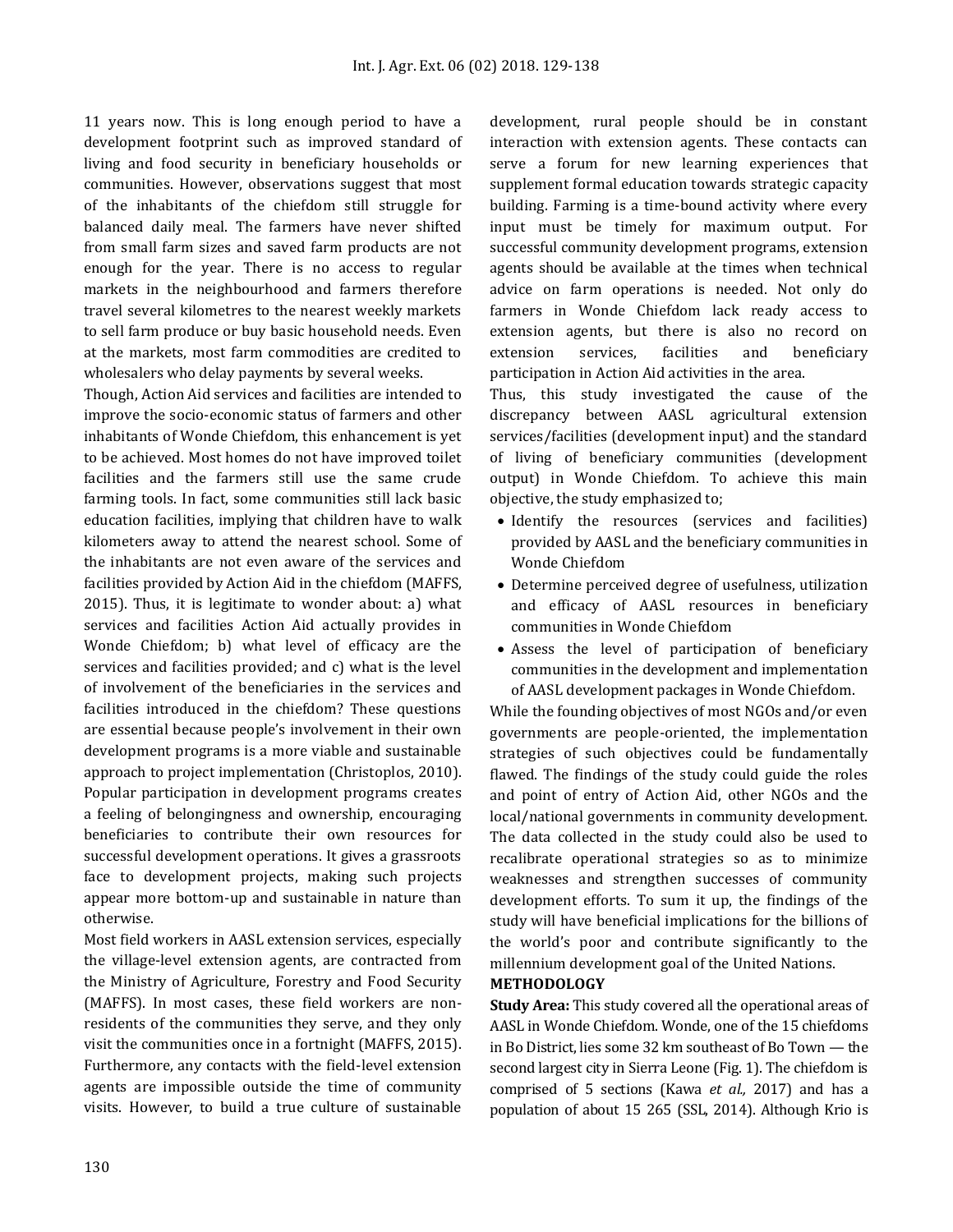the most spoken lingua-franca, the dominant (over 80%) ethnicity is Mende, sharing the region in harmony with the Sherbro, Temne, Susu, Fula and Mandingo. Also, the predominantly Muslim population (60%) live peacefully together with its Christian counterpart.

The vegetation in the study area is characterised by secondary tropical rainforest, interspersed with low shrub of various tree species that is today the source of firewood and timber. The soil is dark brown to black in color, granular in structure, very porous and slightly acidic. The patches of largely plant-based organic matter make the land generally fertile for crop cultivation.

The annual precipitation is over 4000 mm and it occurs for up to six months (April to October) in the year. Temperatures are high throughout the year, with an annual average of 31 °C. The topography is generally undulating, with small stretches of low plains and Inland Valley Swamps (IVS). Although each individual IVS is small in size (generally less than 100 acres), it is highly suitable for paddy rice cultivation throughout the year. Despite the rich soils, numerous IVS, high precipitation and conducive other weather conditions, agricultural productivity in the study area (like in most of Sierra Leone) is low; making food security vulnerable.

As road network in the study area is very poor, access to the chiefdom is very difficult (if not impossible), especially at the peak of the rains during the wet season. At the moment, there are two main Junior Secondary Schools (JSS) in Wonde Chiefdom — one in Mboyama and the other in Bathurst, the chiefdom headquarter town. Only a few educational programs are operational in the chiefdom, with limited teaching and learning materials. Also because of lack of primary health care facilities, only Traditional Birth Attendants (TBAs) serve in the village communities in the chiefdom. Any two nearest health centers in the chiefdom can be some 16 km apart.



Figure 1. A map depicting the districts with Action Aid operations in Sierra Leone (inset plate at top left corner) and an expanded map of all the 15 chiefdoms in Bo District plus Bo Town (main plate) showing specifically the three chiefdoms with Action Aid programs, with the shaded grey one as the Wonde Chiefdom study area.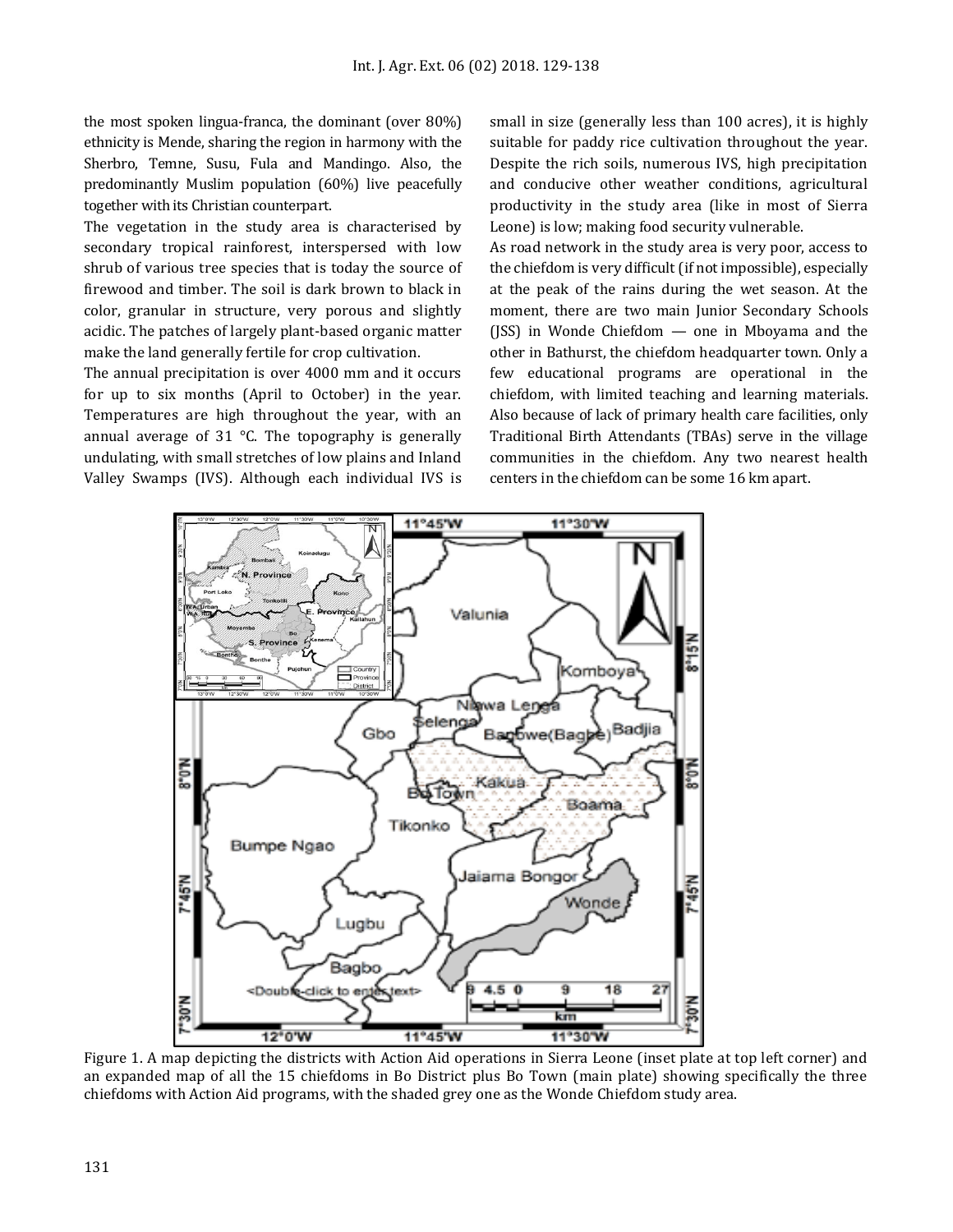**Sampling Method:** Wonde Chiefdom was purposively selected for this research because it is one of the poorest and among the least developed chiefdoms in Bo District. Also because of limited resources for the study, only 10 village communities (Table 1) were randomly selected for data collection.

Going by AASL nomenclature, regions identified for development intervention services are called Development Areas (DA). In a DA, a household is a group of people whose meal come from the same pot implying that there can be more than one household under the same roof. Based on this nomenclature, the number of households in each of the selected 10 villages and the number of households included in the study per village are listed in Table 1.

About 3% of the households in each of the 10 randomlyselected village communities were again randomly selected for participation in the study. Also, irrespective of the size of each randomly-selected household in a community, only one person (the household head) was interviewed. Based on the above selection criteria (purposive due the socio-economic conditions, small due to financial constraints and random to limit bias), a total of 250 (out of 8291) households were included in the study for data-collection (Table 1). It was assumed that household heads have the most complete information about developmental changes in the households and communities with significant impact on the livelihood of household members, including changes in demographic, socio-economic, agricultural, educational and environmental conditions. All the services promoted by AASL (Table 1) were covered in the study.

**Questionnaire Development:** Like in most socioeconomic surveys, questionnaire was the primary data collection instrument in the study. The questionnaire consisted of closed-ended and Likert-scale questions, but also had provision for guided discussions and interpersonal interactions guided by household heads. The questionnaire was divided into four sections, each dealing with a specific aspect of the characteristics of the respondent or the community.

The questionnaire was tested on 32 representative respondents in the neighboring Boama Chiefdom, validated and upgraded (based on identified issues) before final use in the survey. The validation and upgrading phases of the questionnaire included expert inputs from extension, education, health, agriculture and development officials. This was followed by reliability test, involving 16 fresh respondents. It included: 1) administration of the questionnaire to the same respondents on two occasions at an interval of two weeks and the scores analyzed for Pearson Product-Moment Correlation  $-$  r). Using the split-half method as a measure of internal consistency by dividing the administered questionnaire into two based on odd-even numbers and the scores again analyzed for r correlation. In both cases, r value for the reliability test was above 0.78. This suggested that the instrument of the survey (the questionnaire) was reliable and therefore fit for application in the study.

**Data collection:** The fully developed and tested questionnaire was used to collect data in the 20-day survey, started on the 20th of June and ended on the 10th of July 2017. Both primary and secondary data were collected in the survey. For the primary data, 4 well-trained enumerators (with good communication skills in English, Krio and other local dialects) were recruited for the data collection. Then the secondary data were collected through desk research from published literature, research papers, journals, books, project reports, official documents, guided discussions.

The 4 recruited enumerators and the lead researcher were involved in the collection of the primary data using the questionnaire. A total of 250 questionnaires were administered in 10 village communities across the Wonde Chiefdom in Bo District (Table 1). The questions were read out and translated to the farmers in the preferred dialect or lingua franca and the responses recorded accordingly on the questionnaires. Personal observations were also recorded in special field notebooks as part of the secondary data. The completed questionnaires (plus field notebooks) were taken back to the office and processed by the lead researcher for collected data. The data were next statistically analyzed and presented in the next sections.

**Service efficacy:** Here, efficacy is the measure of the existence of a real need for a service provided by AASL in a community. The need for a provided service is assessed on a 5-point Likert-scale based on the level of accessibility, affordability, suitability, usability and sustainability of the service. From the above definition, the level of efficacy of AASL-provided services in rural communities in the study area was determined. Participation and implementation, on the other hand, was each measured on 2-point yes-or-no scale. Also note that the services provided by AASL are abbreviations in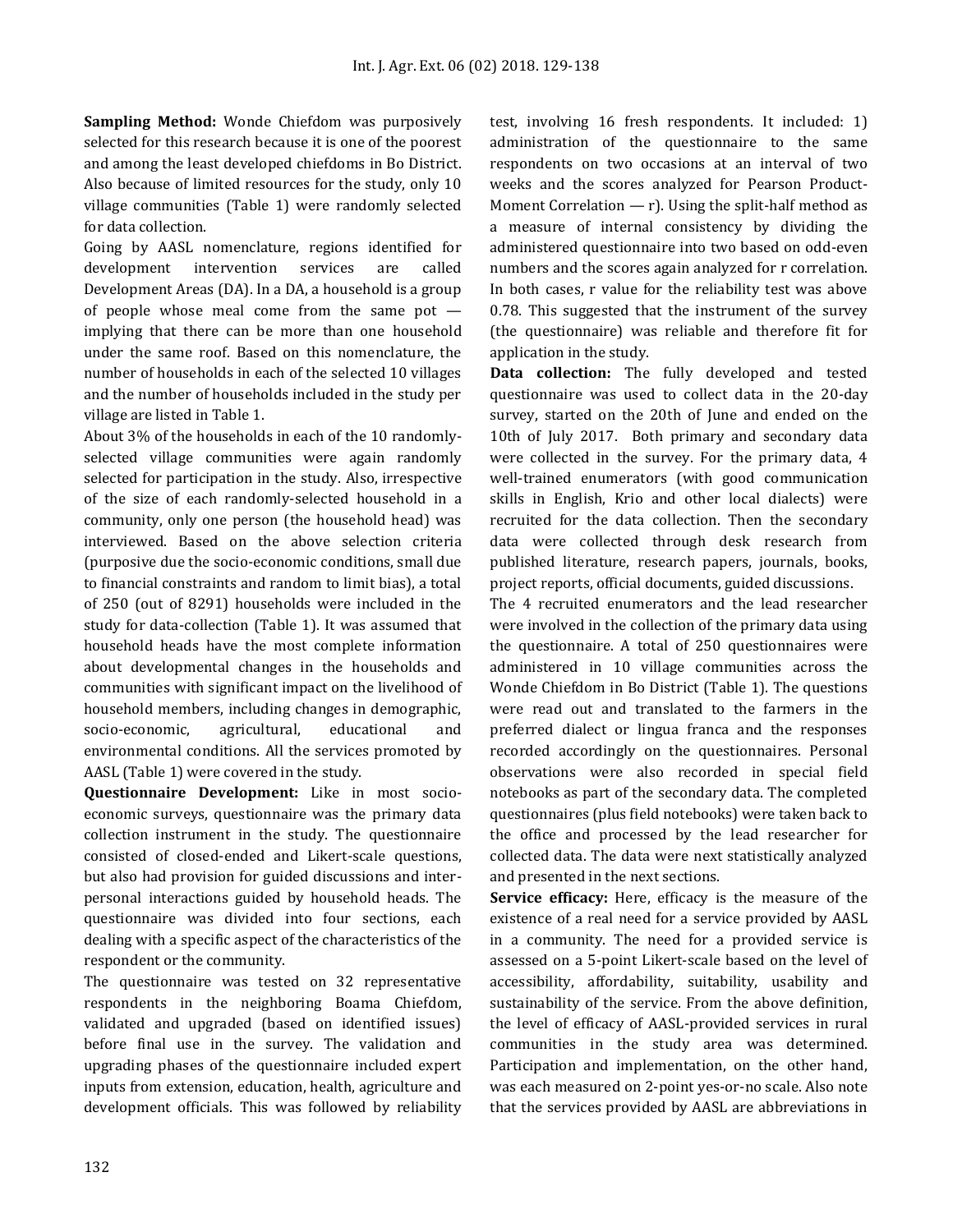some of the tables and figures as: CS = child sponsorship,  $TC =$  toilet construction,  $FA =$  farmers' association,  $AL =$ adult literacy,  $HE =$  health education,  $FT =$  farm training,  $WW = water$  well construction,  $FP = food$  preservation,  $FF = food$  for work,  $GA = gender$  awareness,  $IP =$ improved planting materials,  $WR =$  women's rights,  $MC =$ micro-credit, FD = field day, SC = school construction, FP = food processing, CM = constructing markets.

Table 1. A list of the 10 villages targeted for data collection in Wonde Chiefdom. Note that the first part lists the total number of beneficiary households per community and the households that participated in the study. Then the second part lists the services provided in the communities.

| Village    | Total household | Sampled household | Provided service            | Code      |
|------------|-----------------|-------------------|-----------------------------|-----------|
| Bathurst   | 1099            | 33                | Child sponsorship           | CS        |
|            |                 |                   | School construction         | TC        |
| Fanima     | 966             | 29                | Farming training            | FA        |
|            |                 |                   | Toilet construction         | AL        |
|            | 799             | 24                | Health education services   | HE        |
| Fayama     |                 |                   | Women's rights advocacy     | <b>FT</b> |
| Gawula     | 866             | 26                | Water-well construction     | <b>WW</b> |
|            |                 |                   | Food preservation services  | <b>FP</b> |
| Kambawama  | 732             | 22                | Improved planting material  | FF        |
|            |                 |                   | Gender awareness services   | GA        |
| Kornia     | 766             | 23                | Adult literacy services     | IP        |
|            |                 |                   | Farmer association building | WR        |
| Nyiagoihun | 799             | 24                | Food processing services    | МC        |
|            |                 |                   | Field-day services          | <b>FD</b> |
| Njala      | 666             | 21                | Market services             | SC        |
|            |                 |                   | Food-for-work services      | <b>FP</b> |
| Pelewahun  | 932             | 28                | Micro-credit services       | CM        |
|            |                 |                   |                             |           |
|            |                 |                   |                             |           |
| Yanihun    | 666             | 20                |                             |           |
| Total      | 8291            | 250               |                             |           |

**Data Analysis:** Data were analyzed using the SPSS (Statistical Package for Social Sciences). Since the research studied mainly the socio-economic characteristics of the respondents and respondent communities due to interventions by AASL development agency, the analysis was mainly descriptive. Also, a limited correlation analysis was done to establish the relationship between some variables. This included frequency and percentage statistics of the respondents and communities in the study area.

#### **RESULTS AND DISCUSSION**

**Personal Attributes:** The personal attributes of the respondents are summarized in Table 2, suggesting that (58%) the beneficiaries of AASL extension services were in the prime age; of which 25% were in age range 26–35 years and another 33% in the next age range 36–45 yr. Generally, this was the most active and productive age of the population and therefore the population fraction with the highest likelihood for success in most undertakings. The level of activity of this age group was demonstrated by its high participation in AASL programs in the investigated communities. Of the total respondents, 67% were male and 76% Muslims. In spite of the male-dominance, a good number (33%) of the rural women were associated with community programs. However, most of the women in AASL programs were either single, divorced or widowed; making up 28% of the women participants.

Also, some 67% of the respondents (32% with < 6 and 35% with 6–10 persons) had family size of 10 or less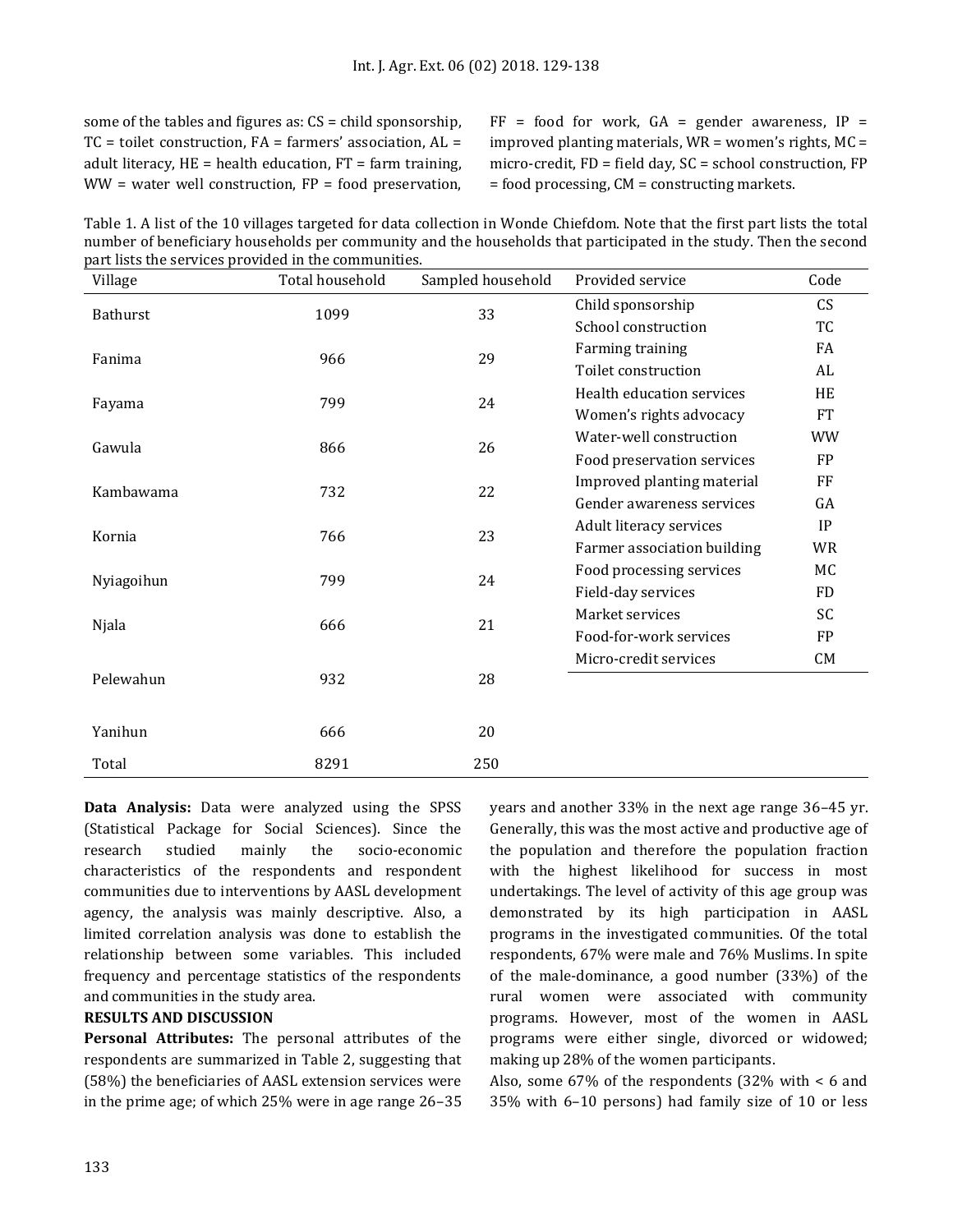and another 76% were aware of AASL extension services in the community. Generally, the larger the family size, the higher the responsibility. This drove household heads to go out for more opportunities to meet this responsibility. This was a possible motivating factor for high participation of rural people in development activities in the communities.

The normal expectation is to build families through marriage, which explained the large percent (72%) of married respondents on the one hand and the large family size on the other. Like most other countries in Africa and throughout the developing world, rural people are largely illiterate or at most have little formal education (Conteh *et al.,* 2015). In the study area, only 6% of the respondents had tertiary education (not necessary university or even college education, but largely vocational education) and another 72% with informal education. The low educational level meant that the respondents were less critical and therefore participated in programs without much cost-benefit analysis (Kangoma *et al.,* 2017). Lastly, most the rural people were farmers (89%), with over 10 years of farming experience; the most common case for typical developing world.

| Table 2. A table listing the distributions of the attributes of personal characteristics of Action Aid service beneficiaries |  |
|------------------------------------------------------------------------------------------------------------------------------|--|
| in the Wonde Chiefdom study area of Bo District, Sierra Leone.                                                               |  |

| Variable           | Attribute | Fraction (%) | Variable                  | Attribute | Fraction (%) |
|--------------------|-----------|--------------|---------------------------|-----------|--------------|
|                    | < 26      | 7.6          | Sex                       | Male      | 67           |
|                    | $26 - 35$ | 24.8         |                           | Female    | 33           |
| Age                | $36 - 45$ | 33.2         | Religion                  | Christian | 24           |
|                    | $46 - 55$ | 16.6         |                           | Muslim    | 76           |
|                    | >55       | 18.4         | <b>ASA</b>                | Aware     | 76           |
|                    | &5        | 32           |                           | Unaware   | 24           |
|                    | $6 - 10$  | 35.2         | Marital status            | Married   | 72           |
| Household size     | $11 - 15$ | 9.6          |                           | Single    | 4.8          |
|                    | >15       | 3.2          |                           | Divorced  | 7.2          |
|                    | <6        | 10.5         |                           | Widowed   | 16           |
|                    | $6 - 10$  | 38.8         | <b>Educational status</b> | Primary   | 15.2         |
| Farming experience | $11 - 20$ | 40.6         |                           | Secondary | 7.6          |
|                    | $21 - 30$ | 6.9          |                           | Tertiary  | 5.6          |
|                    | >30       | 3.2          |                           | Informal  | 71.6         |

**Program Participation and Implementation:** Figure 2 is a scatter-plot of beneficiary participation versus agency implementation of AASL-promoted services (Table 2) in the Wonde Chiefdom study in Bo District, Sierra Leone. From the plot, there is a high correlation (r = 0.99) between participation and implementation of AASL-promoted services in the study area. There is a high level of participation and implementation of most of the AASL-promoted services. While on average the beneficiary participation was 65.5%, the agency implementation of the services was 58.4%. While in part it was an indication of successful handling of AASLsponsored programs in the region, it also indicated the existence of a real need for the AASL-promoted services in the rural communities of Sierra Leone. It has been

noted that there often exists a strong correlation between participation and implementation of projects (Comings, 1997; Markus & Mao, 2004).

**Implemented Services Efficacy:** The levels of efficacies of AASL-sponsored services in the study area were ranked from high to low and plotted in Fig. 3. On the average, AASL-promoted services were very highly rated in the study area, with an average efficacy score of 61.9% (horizontal grey line on plot in Fig. 3). In developing countries where poverty is vastly prevalent, tokens are apparently perceived to bring improvements in livelihoods and are therefore appreciated. Despite the rich abundance of mineral resources, Sierra Leone has always been listed among the least developed countries in the world in terms of human development index. With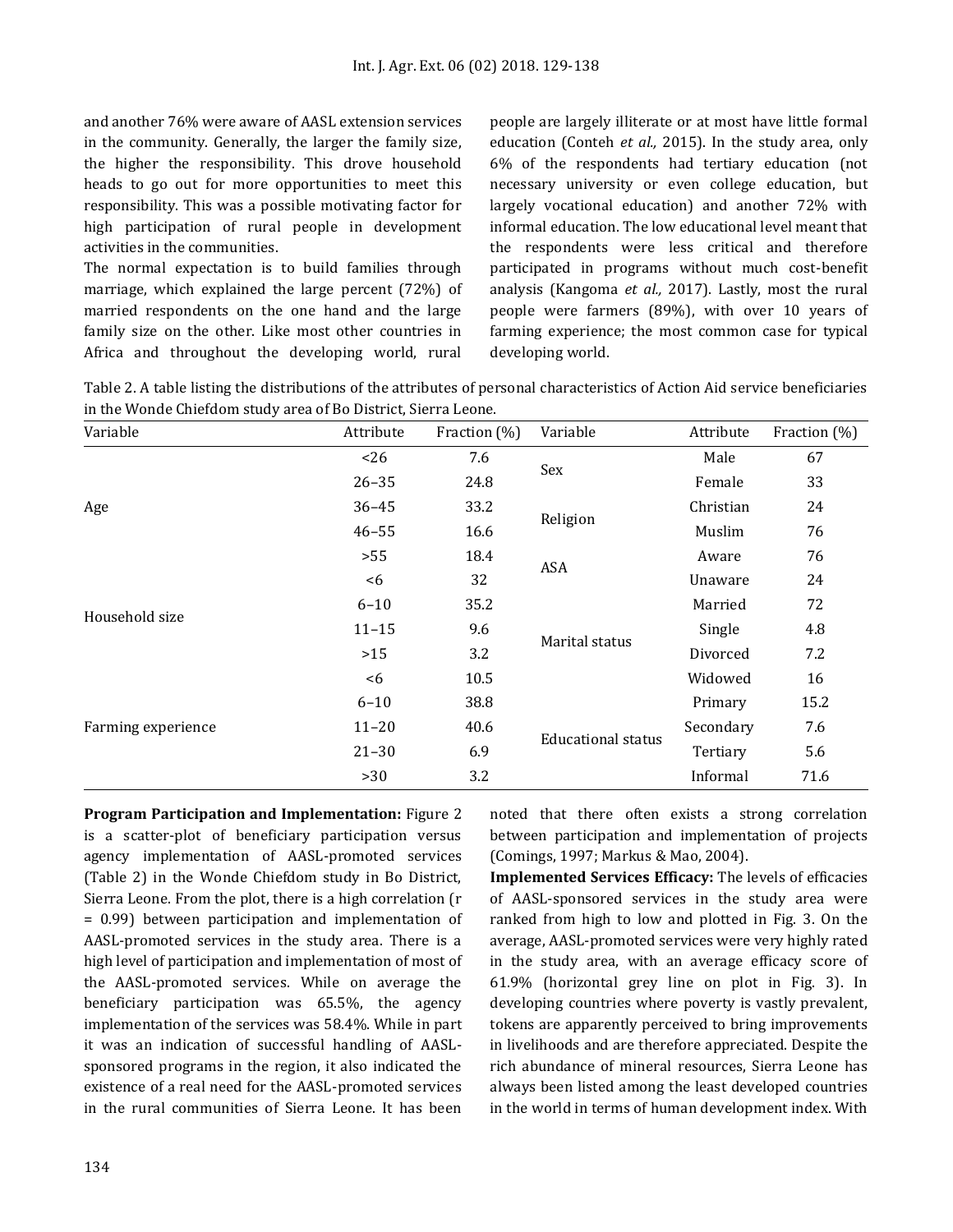this, life in the rural areas was not expected to be smooth. Under this circumstance, an intervention perceived to bring positive changes in the livelihoods of the rural poor was readily embraced.

Efficacy was highest (86.1%) for services related to child sponsorship, followed by school construction (84.2%) and farmers' training (79.2%) and it was least for microcredit  $(14.2\%)$  - Fig. 3. In fact, in the study area, all AASL-promoted services/facilities had a high efficacy, except  $3$  — market facilities (31.1%), food for work (15.6%) and micro-credit (14.2%). In rural communities in poor developing countries like Sierra Leone, people feel most accomplished by having and raising children.



Figure 2. A scatter-plot of percent respondent participation versus agency implementation of AASLprovided services in the Wonde Chiefdom.

This is because children are viewed as the future of tomorrow, the future source of support for the sustenance of livelihoods. Children are seen just in the same way white-collar workers in urban milieus see pensions, gratuities, insurances or benefits as the sources of sustenance during old age. Thus, services related to children were often very highly supported. Building schools brought education to the doorstep of the people in poor rural communities. And with the ever-increasing and widespread impacts of modernization on the world, no one (not even the rural poor) wants to be left out. Thus, the construction of schools was strongly supported in the study area. While doing all of this, the rural poor were very conscious of the fact that they are farmers and therefore supported activities that helped them improve farm operation and brought in more farm income (Cumings, 1997; Conteh *et al.,* 2015). Services that dealt with micro-credits had the least (but still rated successful at 58.0% efficacy) interest because of the very bad experience that illiterate rural poor had with such service providers.

Bad governance is always a recipe for endemic corruption, which was pervasive in Africa and specifically in Sierra Leone. In Sierra Leone, the rural poor had recent experiences of massive exploitation through governmentdriven micro-credit programs. Instead of improving livelihoods, the program was cockishly manipulated to become the source of endless loss of money by the rural poor. This killed any interest that rural poor had in services related to micro-credit (Ghosh, 2010).

It was the same corrupt and unscrupulous officials who destroyed the well-intended food-for-work services for personal gains and wealth. Most farmers in rural Africa grow crops for subsistence and not for commercial market (Kangoma *et al.,* 2017), thus the construction of markets was not so strongly welcome in the communities.



Figure 3. Dynamics of the efficiency of AASL-provided services in the Wonde Chiefdom study area in Bo District, Sierra Leone. The horizontal grey line indicates the percent average efficacy of the all the services.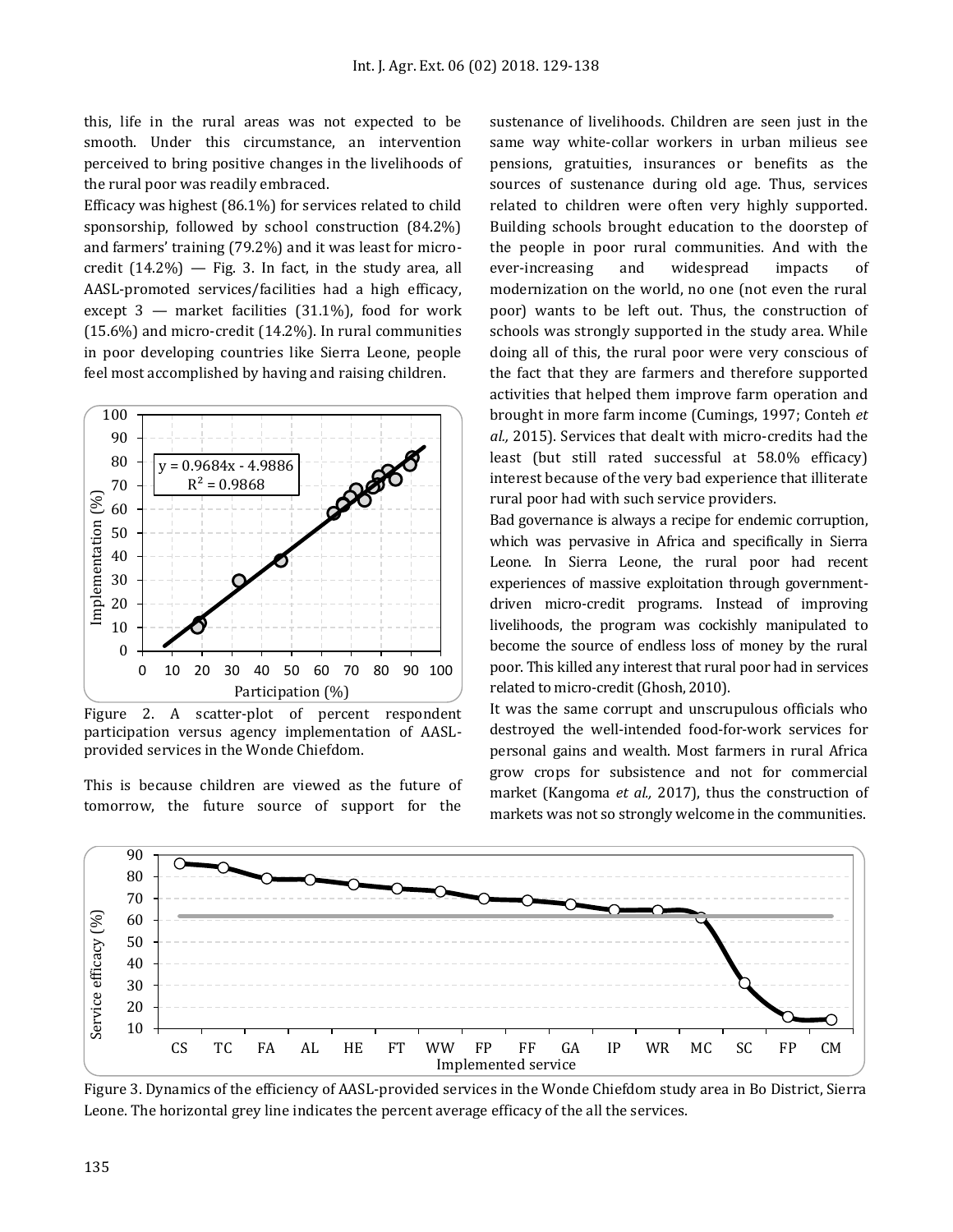**Correlativity of Efficacy:** Using a scatter-plot, Figure 4 shows that efficacy was strongly correlated with both participation  $(R^2=0.9968)$  and implementation (R2=0.9966) of AASL-promoted services-both nearly equally influenced efficacy.

Studies show that success was participation-driven, and it was measurable via implementation (Markus & Mao, 2004).

**Discussion:** AASL is a humanitarian, non-profit and nongovernmental organization that is a member of the consortium of the long-standing aid agencies in Sierra Leone. As an implementing agency of development aids with a strong global presence, AASL provides various community development services across Sierra Leone. This study investigated 17 of the key services provided in some AASL operational chiefdoms in Bo District. The services were assessed in terms of personal

characteristics of service beneficiaries, beneficiary participation in the services, service implementation and implemented service efficacy in the selected rural communities.

The study showed that most of the beneficiaries of AASL-sponsored services were in the most active stage of life, with medium-sized families, decade or so of farming experience and low education. Influenced by the country demography, AASL-services beneficiaries were dominated by male, Muslim and married fractions of the population. The category of attributes under which the beneficiaries fell was described as "productive" — a workforce that was most likely to succeed. Thus, the high success rate of AASL-promoted services was attributed to the fact that most of the beneficiaries fell under the category of attributes classified as productive.



Figure 4. Scatter-plots of service efficiency versus beneficiary participation or agency implementation of AASLprovided services in the Wonde Chiefdom study area in Bo District, Sierra Leone.

The range of services provided by AASL suggested a multi-dimensional development approach to building healthy communities by connecting households with health care, education, farming, technology, knowledge and skill (Olufemi *et al.,* 2015). By engaging in literacy programmes (e.g., teaching, training, construction, etc.), AASL services strengthened the bond between the formal and non-formal environment of rural people. The training opportunities improved farming practices and therefore farm productivity and eventually household income. The provision of small-scale community infrastructures such as schools, markets, toilets, water wells, etc. not only improved hygiene, but also the standard of living of the rural poor in the study area. The participatory approach adopted in AASL-promoted services helped beneficiaries learn to know, do and work together in the communities (Yekini *et al.,* 2012).

Based on the study, most AASL-sponsored services were effective. Farmers seemed interested in programmes that were easy (cheap and simple) to adopt and those that yielded quick returns. Participation and implementation were largely benefit-driven, of which efficacy was a function (Sansui *et al.,* 2010). Although AASL-provided services generally enjoyed high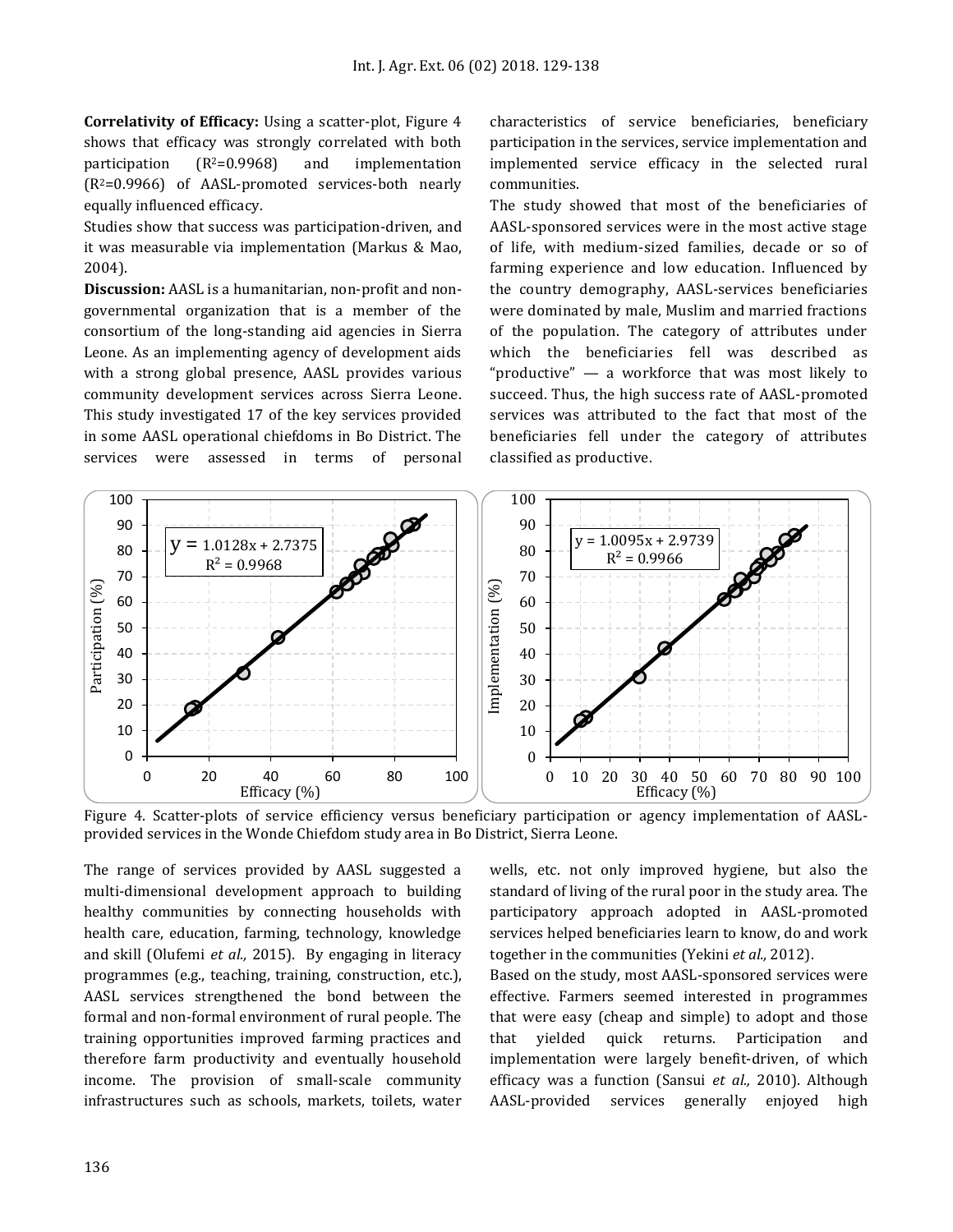participation, implementation and efficacy in the study area, a few others had low successes. The low success of the few cannot be viewed entirely as the lack of interest, but possibly as the memory of bad experience. Governance, corruption and unscrupulous behaviors can turn promising services into suppressive programs in rural communities far from high-end authorities. This was more the reason why the rural poor despised complex programs and services with returns not realizable in the short-term (World Bank, 2009).

#### **CONCLUSION AND RECOMMENDATIONS**

From the findings of the study, it was concluded that AASL-provided services had quick returns (though not exclusive of long-term benefits) and therefore enjoyed high participation, implementation and efficacy. Also, services that spoke to the productive age the population had success rates. However, experience strongly shaped the reaction of rural poor to introduced services, which made even highly promising services hard to succeed.

With this, it was recommended as follows:

- Not only the interests, but also the experiences of beneficiary populations are analyzed in the introduction of community development programs.
- Beneficiary participation requires thoughtful consideration during planning phase of community development programs.
- The key functions of efficacy accessibility, affordability, suitability, usability and sustainability — should be properly linked with the provision of programs, facilities or services in poor rural communities.
- Efforts must be made to institute programs that are complex and easy to implement in rural communities in sufficiently transparent and accountable ways.
- A similar research is needed not only in other areas where AASL operates, but also where other NGOs operate in the provision of services to rural poor.

#### **REFERENCES**

- African Development Bank. (2010). African Economic Outlook Report. Retrieved from. Available at [http://www.](http://www/)
- Christopolos, I. (2010). Mobilizing the potential of rural and agricultural extension. Rome, Italy: Food and Agriculture Organization (FAO) of the United Nations and the Global Forum for Rural Advisory Services.
- Gale, C., Collett, K. & Freccero, P. (2013), Delivering

extension services through effective and inclusive women's groups: The case of SEWA in India. City and Guilds Centre for skills Development, MEAS Case Study #5. Urbana, USA: Modernizing Extension and Advisory Services (MEAS).

- Herbel, D. (2010). Sewa's model of institution building: Empowering small-scale women farmers. Gender, Equity and Rural Employment Division, Economic and social development Department, Food and Agriculture Organization (FAO). Rome, Italy: FAO.
- Nxumalo, K. K. S. & O. I. Oladele. (2013). Factors affecting farmers' participation in agricultural programme in Zululand District, Kwazulu Natal Province, South Africa. Journal of Social Science, 34(1), 83- 88.
- Ministry of Agriculture, Forestry &Food Security (MAFFS). (2015). Agricultural household survey reports agricultural farm families in Bo District, Southern Sierra Leone
- Samah, A. A., & Aref, F. (2011). The Theoretical and Conceptual Framework and Application of Community Empowerment and Participation in Processes of Community Development in Malaysia, Journal of American Science, 7(2),186- 195.
- Sanusi, M.A., Petu-Ibikunle, A.M & C. M. Mohelia. (2010). The influence of ICT on the dissemination of agricultural information among urban farmers in the Northern Guinea Savanna zone of Nigeria. African Scientist, 11(2), 135-140.
- Statistic Sierra Leone (SSL). (2015). Sierra Leone National Housing and Population Census. https://www.statistics.sl.
- World Bank. (2009). Making development climate resilient: A World Bank Strategy for Sub-Saharan Africa (Sustainable Development Department. Report No. 46947-AFR, Africa Region).
- Yekini N.A., Rufai M.M., Adetoba, B.T., Akinwole, A.K. & Ojo, O. (2012). ICT a tool for Poverty Eradication and Economic Growth in Nigeria. Greener Journal of Educational Research, 2(1), 013.
- Chiang P. (1981). Non-Governmental Organizations at the United Nations. Identity, Role and Function, (New York: Praeger). [An important early study of the origins and operation of the consultative arrangements in ECOSOC.
- Weiss T.G., Gordenker L. (eds.) (1996). NGOs, the UN and Global Governance, (Boulder CO: Lynne Rienner).